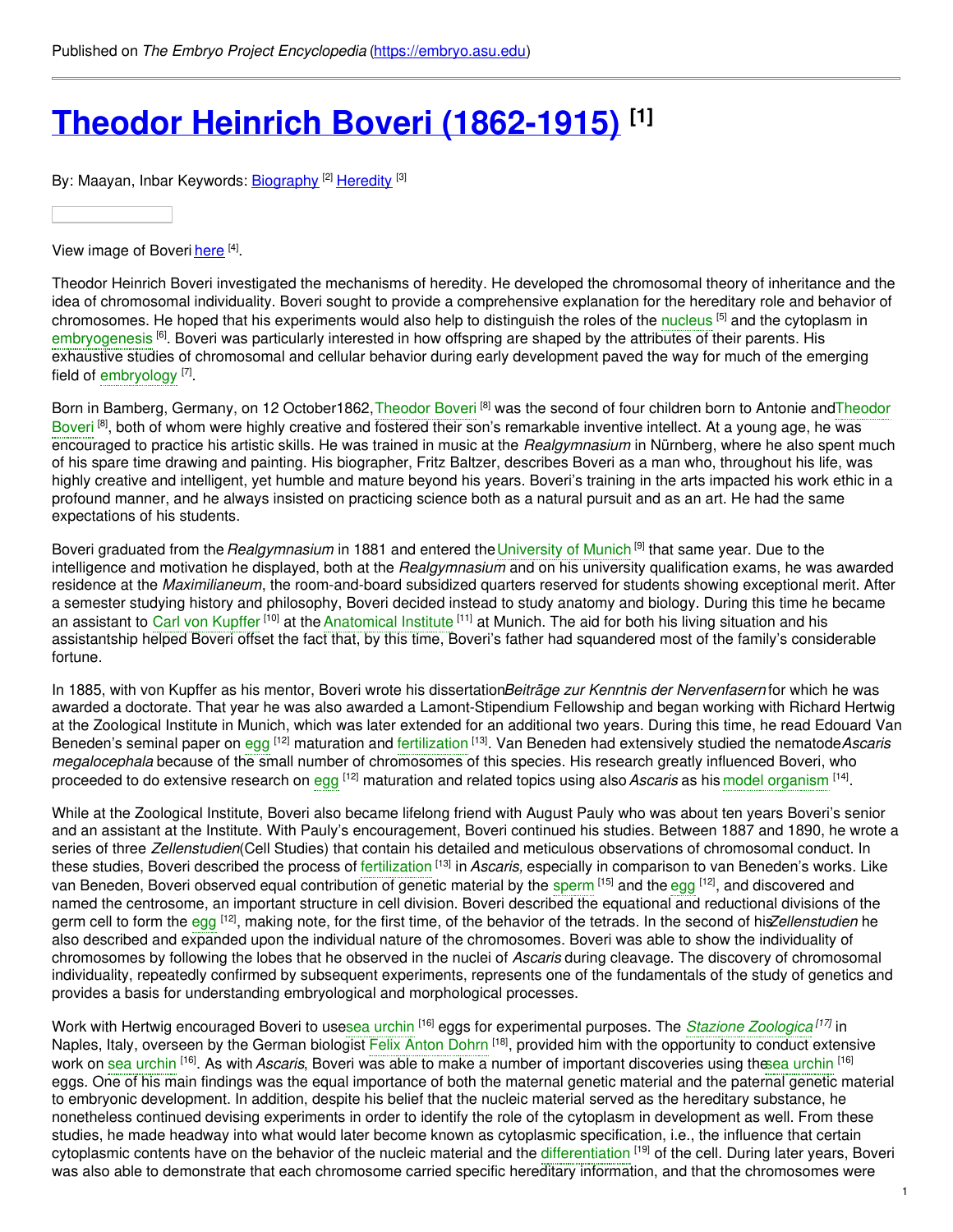not interchangeable—they summed to the total hereditary structure.

In the fall of 1892, shortly after his thirtieth birthday, Boveri received the kind of academic employment opportunity he had been waiting for. Within less than a year, Boveri became a professor of Zoology and Comparative Anatomy at Würzburg, Germany, and was named the director of the Zoological-Zootomical Institute of the same university. This appointment, which lasted him the rest of his life, also made him part of the prestigious list of Würzburg scholars that includes Hans [Spemann](https://embryo.asu.edu/search?text=Hans%20Spemann)<sup>[20]</sup>, one of Boveri's first students, Julius von Sachs and Wilhelm Conrad Röntgen.

Beginning in 1890, however, Boveri began to suffer from severe health issues. He sometimes showed symptoms of influenza, but generally suffered from recurring fatigue and depression, then diagnosed as neurasthenia. His physical condition was exacerbated by his father's death in 1891, and the severe debts Theodor Sr. had incurred. Though Boveri spent extended periods of time in various sanatoriums, his health was never quite the same again, which considerably taxed his career.

Two major events contributed to Boveri's continued success during his early years as a professor at Würzburg, one scientific and one personal. In 1900, Correns had rediscovered Mendel's papers on heredity, which led Boveri to formulate the chromosome theory of inheritance. He recognized that what Mendel referred to as " factors" were actually the hereditary units found in the chromosomes, and that the individual behavior and assortment of the discrete chromosomes played a crucial role in the inheritance of traits. He determined this by fertilizing an [egg](https://embryo.asu.edu/search?text=egg) <sup>[12]</sup> with multiple [sperm](https://embryo.asu.edu/search?text=sperm) <sup>[15]</sup>, a technique called dispermy, and observing the anomalies that developed as a result. In the same years, Walter Sutton of Columbia [University](https://embryo.asu.edu/search?text=Columbia%20University) <sup>[21]</sup> came up independently from Boveri with a largely identical conclusion. Therefore, the chromosomal theory of inheritance came to be called also the Boveri-Sutton chromosome theory.

The second important event in the early years of Boveri as a professor at Würzburg was his marriage with the Irish-American Marcella O'Grady, a biology professor at Vassar College, on 5 October 1897. The Boveris had one child, Margret, who later became an eminent journalist. Marcella O'Grady was the first woman to be admitted to the sciences at Würzburg. She collaborated with her husband on a series of dispermy experiments which further confirmed the necessary individuality of the chromosomes. While she was an important collaborator and supporter of Boveri, a preponderance of the credit went to him.

During the years following his marriage, Boveri was able to reach two additional, important conclusions about the nature of hereditary processes. First, he found that in most cases, at least in sea urchins, an excess or deficiency of individual chromosomes—aneuploidy—does not disturb normal development. Second, he found that unusual patterns of early cleavage do not cause major changes to the emerging body plan. His research into the subject of chromosomal abnormalities, also led him to publish *Zur Frage der Entstehung maligner Tumoren* (On the Origin of Malignant Tumors), where he proposed that cancer may result from problems in chromosomal cell-cycle regulatory systems.

Just as he was extremely prolific in his studies of chromosomal function and inheritance, Boveri also devoted time to the study of early [embryogenesis](https://embryo.asu.edu/search?text=embryogenesis) [6] , especially in sea urchins and*Ascaris*. After studying Hans Driesch's work in which Driesch claimed that the sea [urchin](https://embryo.asu.edu/search?text=sea%20urchin) <sup>[16]</sup> embryo is unique in its ability to divide an infinite number of times into totipotent cells, Boveri was quickly able to demonstrate that at the 8-cell stage, only half of the cells, when separated, were able to develop into larvae. In his experiments, Boveri was also able to construct a basic fate map for the development of the sea [urchin](https://embryo.asu.edu/search?text=sea%20urchin) <sup>[16]</sup> embryo. Boveri also followed the cell fate of *Ascaris* with great interest, mapping out a lineage tree so replete with information that it took him twelve years to complete. In 1899, he dedicated his work in experimental [embryology](https://embryo.asu.edu/search?text=embryology) <sup>[7]</sup> to von Kupffer, his mentor from Munich. Boveri's work in experimental [embryology](https://embryo.asu.edu/search?text=embryology) <sup>[7]</sup> showed that cytoplasmic determinants are within the[egg](https://embryo.asu.edu/search?text=egg) <sup>[12]</sup> prior to [fertilization](https://embryo.asu.edu/search?text=fertilization) <sup>[13]</sup> in the form of an animal-vegetal gradient. Even before [embryogenesis](https://embryo.asu.edu/search?text=embryogenesis) <sup>[6]</sup>, one pole of the[egg](https://embryo.asu.edu/search?text=egg) <sup>[12]</sup> cell is designated for more embryonic activity, while the opposite pole is slower, or vegetative.

[Theodor](https://embryo.asu.edu/search?text=Theodor%20Boveri) Boveri <sup>[8]</sup> died on 15 October 1915 in Würzburg, Germany, at the age of fifty three. Th[eTheodor](https://embryo.asu.edu/search?text=Theodor%20Boveri) Boveri <sup>[8]</sup> Institute at Würzburg, which encompasses a number of key departments in developmental biology, genetics and other related fields, bears witness to Boveri's profound impact on [cytology](https://embryo.asu.edu/search?text=cytology) <sup>[22]</sup>, [embryology](https://embryo.asu.edu/search?text=embryology) <sup>[7]</sup> and biology at large. His studies of chromosomal behavior paved the way for the current understanding of [meiosis](https://embryo.asu.edu/search?text=meiosis) <sup>[23]</sup> and [fertilization](https://embryo.asu.edu/search?text=fertilization) <sup>[13]</sup>. His studies of [embryology](https://embryo.asu.edu/search?text=embryology) <sup>[7]</sup> also contributed significantly both to methodology and to ideas regarding the process of early [embryogenesis](https://embryo.asu.edu/search?text=embryogenesis) <sup>[6]</sup>.

## **Sources**

- 1. Baltzer, Fritz. "Theodor Boveri." *Science* 144 (1964): 809–15.
- 2. Baltzer, Fritz. *[Theodor](https://embryo.asu.edu/search?text=Theodor%20Boveri) Boveri [8] : Life and Work of a Great Biologist*. Trans. [Dorothea](https://embryo.asu.edu/search?text=Dorothea%20Rudnick) Rudnick [24] . Berkeley: University of California Press, 1967.
- 3. Baxter, Alice, and John Farley. "Mendel and Meiosis," *Journal of the History of Biology*12 (1979): 137-73.
- 4. Hamoir, Gabriel. "The Discovery of Meiosis by E. Van Beneden, a Breakthrough in the Morphological Phase oH[eredity](https://embryo.asu.edu/search?text=Heredity) [25] ," *International Journal of [Developmental](https://embryo.asu.edu/search?text=Developmental%20Biology) Biology [26]* 36 (1992): 9–15.
- 5. Laubichler, Manfred D., and Eric H. Davidson. "Boveri's Long Experiment <sup>[27]</sup>: Sea Urchin Merogones and the Establishment of the Role of Nuclear Chromosomes in Development," *[Developmental](https://embryo.asu.edu/search?text=Developmental%20Biology) Biology [26]* 314 (2008): 1-11.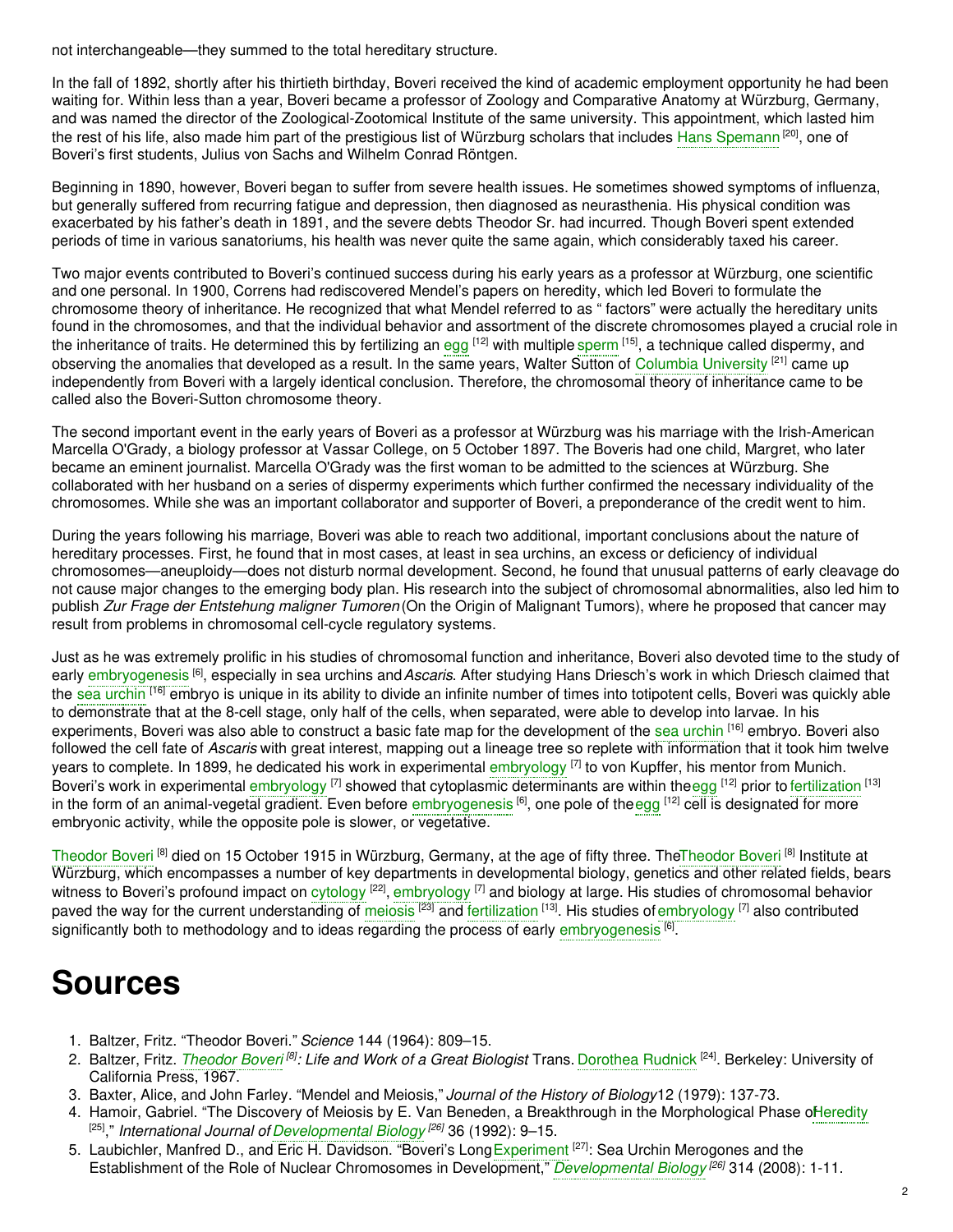- 6. Liem, Karel F., William E. Bemis, Warren F. Walker, Jr. and Lance Grande.*Functional Anatomy of the[Vertebrates](https://embryo.asu.edu/search?text=Vertebrates) [28] : An Evolutionary Perspective, Third Edition*. Belmont: [Thomson](https://embryo.asu.edu/search?text=Thomson) [29]-Brooks/Cole, 2001.
- 7. Moritz, Karl B., and Helmut W. Sauer. "Boveri's Contributions to Developmental Biology—a Challenge for Today," *International Journal of [Developmental](https://embryo.asu.edu/search?text=Developmental%20Biology) Biology [26]* 40 (1996): 27-47.
- 8. Oppenheimer, Jane. "Boveri, Theodor."*Dictionary of Scientific Biography* 2: 361–365.
- 9. Wolbert, Peter. "The Person: [Theodor](https://embryo.asu.edu/search?text=Theodor%20Boveri) Boveri <sup>[8]</sup>." Trans. Dietrich Lohmann. Biozentrum Universität Würzburg. <http://www.biozentrum.uni-wuerzburg.de/index.php?id=thepersontheodor>.<sup>[30]</sup> (Accessed October 9, 2010)
- 10. Wright, Margaret R. "Marcella O'Grady Boveri (1863-1950): Her Three Careers in Biology,"*Isis* 88 (1997): 627-52.

Theodor Boveri investigated the mechanisms of heredity. He developed the chromosomal theory of inheritance and the idea of chromosomal individuality. Boveri sought to provide a comprehensive explanation for the hereditary role and behavior of chromosomes. He hoped that his experiments would also help to distinguish the roles of the nucleus and the cytoplasm in embryogenesis. Boveri was particularly interested in how offspring are shaped by the attributes of their parents. His exhaustive studies of chromosomal and cellular behavior during early development paved the way for much of the emerging field of embryology.

#### **Subject**

Boveri, Theodor, [1862-1915](https://embryo.asu.edu/library-congress-subject-headings/boveri-theodor-1862-1915)<sup>[31]</sup> [Heredity](https://embryo.asu.edu/medical-subject-headings/heredity)<sup>[32]</sup>

#### **Topic**

<u>[People](https://embryo.asu.edu/topics/people)</u> [33]

#### **Publisher**

Arizona State University. School of Life Sciences. Center for Biology and Society. Embryo Project Encyclopedia.

#### **Rights**

© Arizona Board of Regents Licensed as Creative Commons Attribution-NonCommercial-Share Alike 3.0 Unported (CC BY-NC-SA 3.0) http://creativecommons.org/licenses/by-nc-sa/3.0/

#### **Format**

[Articles](https://embryo.asu.edu/formats/articles) <sup>[34]</sup>

**Last Modified** Wednesday, July 4, 2018 - 04:40

**DC Date Accessioned** Thursday, May 10, 2012 - 13:01

**DC Date Available** Thursday, May 10, 2012 - 13:01

**DC Date Created**

2011-03-03

#### **DC Date Created Standard**

Thursday, March 3, 2011 - 07:00

• [Contact](https://embryo.asu.edu/contact) Us

© 2021 Arizona Board of Regents

The Embryo Project at Arizona State University, 1711 South Rural Road, Tempe Arizona 85287, United States

**Source URL:** https://embryo.asu.edu/pages/theodor-heinrich-boveri-1862-1915

### **Links**

[5] https://embryo.asu.edu/search?text=nucleus

<sup>[1]</sup> https://embryo.asu.edu/pages/theodor-heinrich-boveri-1862-1915

<sup>[2]</sup> https://embryo.asu.edu/keywords/biography

<sup>[3]</sup> https://embryo.asu.edu/keywords/heredity

<sup>[4]</sup> http://embryo.asu.edu/imageviewer.php?image=embryo:202120

<sup>[6]</sup> https://embryo.asu.edu/search?text=embryogenesis